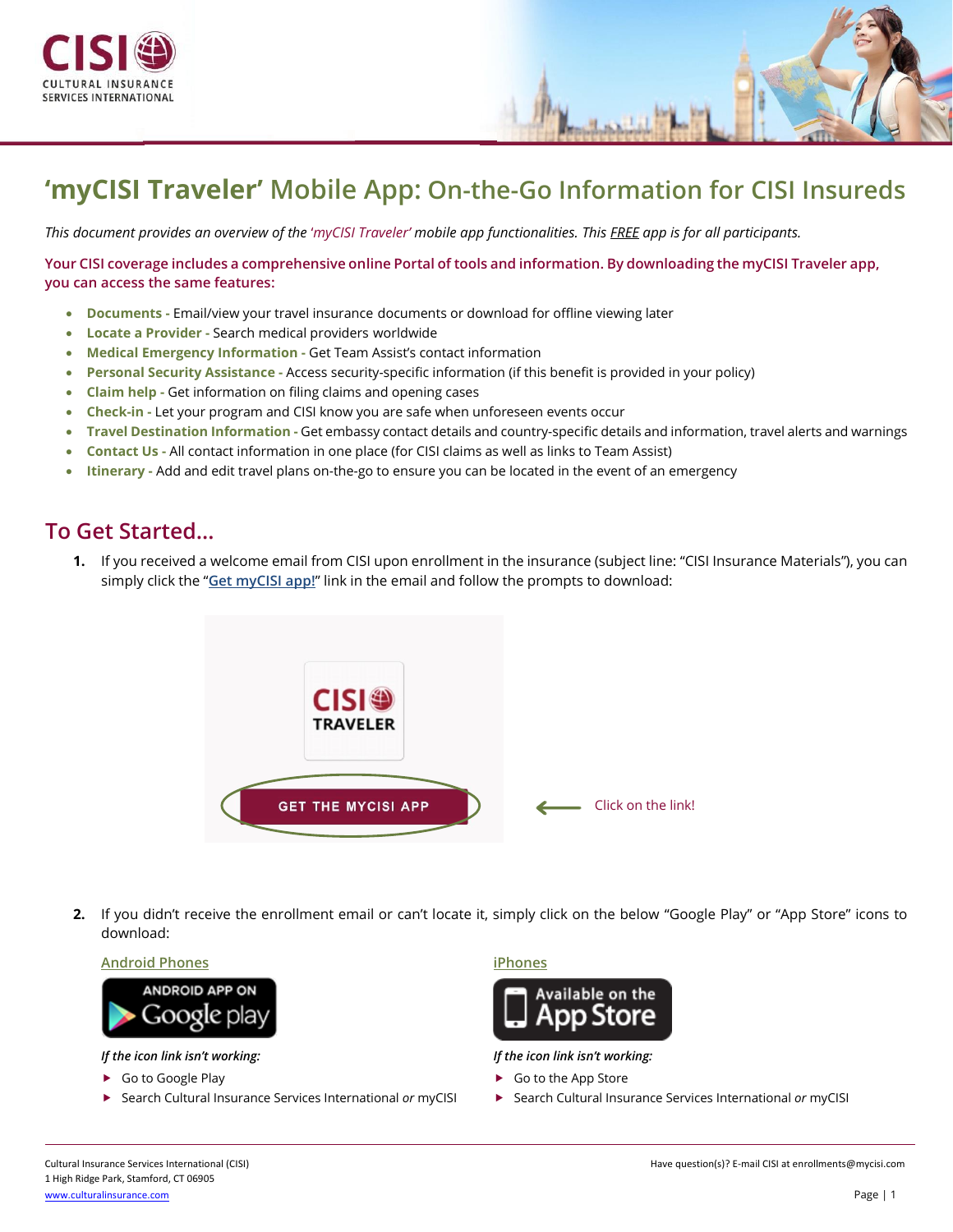**3.** After downloading, use your myCISI login information you already created via the full website OR register via the app by selecting **'Register'** under the blue **'Login'** button and follow the prompts.\*

|  | Register                    |
|--|-----------------------------|
|  | Forgot Password             |
|  | <b>Downloaded Documents</b> |



*\*If registering through the app doesn't work, try registering through the full website. If you continue to have problems, please contact [enrollments@mycisi.com](mailto:enrollments@mycisi.com) or call 203-399-5509 for assistance.* 

# $\mathbf{\mathbf{\mathsf{I}}}$  Register

**Forgot Password** 

**Downloaded Documents** 

#### **4.** Enter in your First Name, Last Name and Date of Birth and click **Verify.**

| information below.      | Obtain your CISI login by completing the  |
|-------------------------|-------------------------------------------|
| enrollment information. | The information you enter must match your |
| <b>First Name</b>       |                                           |
| Last Name               |                                           |
| Date of Birth           |                                           |
|                         |                                           |

**5.** Press **Confirm** if the email is correct, or if needed, edit the email address to the one you want your password to be sent to and click **Confirm**.

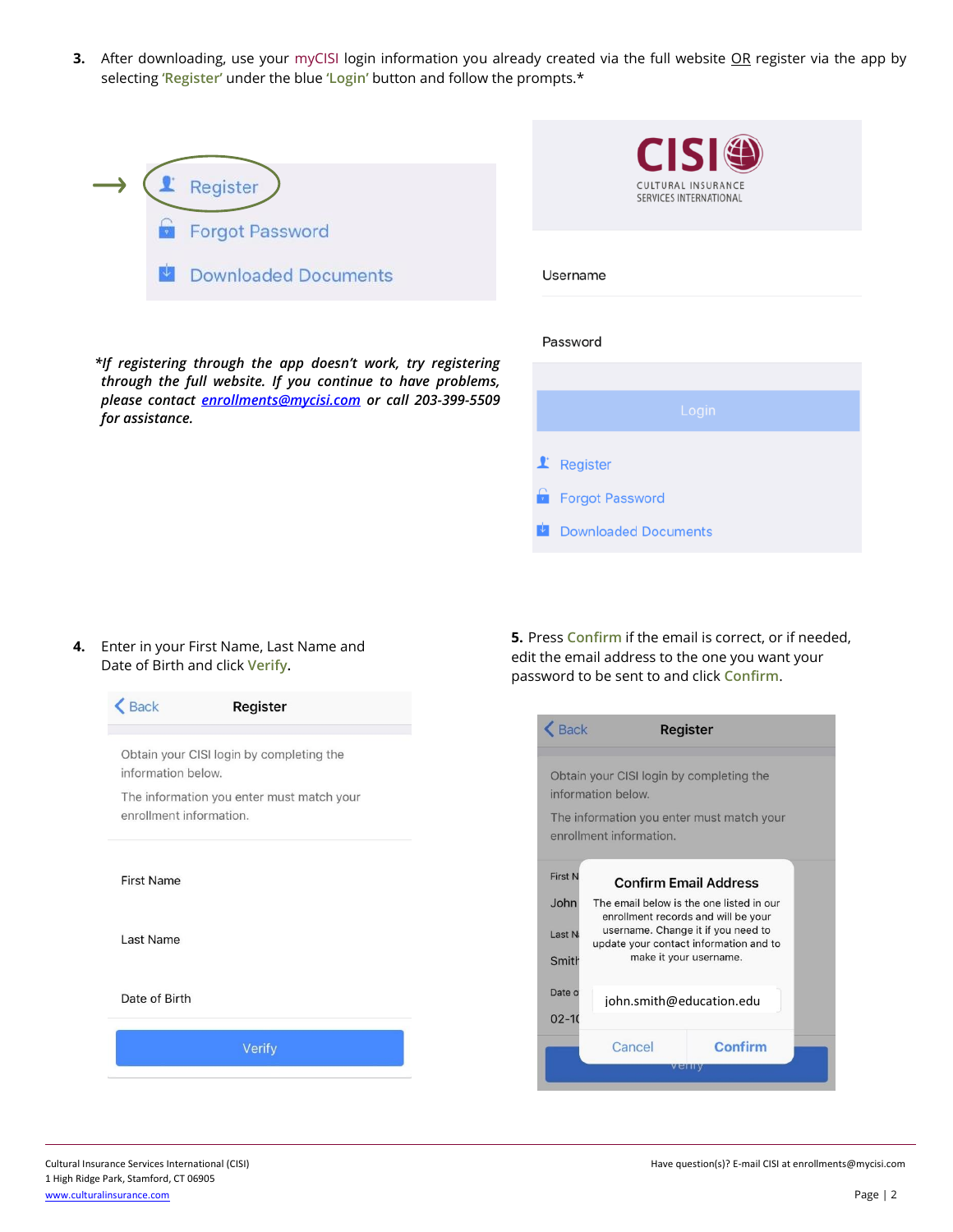**6.** You will receive an email from enrollments with the subject line **myCISI Portal Access**. This will contain your user ID (your email address) and your password to login. Go to the myCISI Traveler app and enter in your email address and password exactly how it appears in the email.



enrollments@culturalinsura... 8:58 AM myCISI Portal Access Cultural Insurance Services International

Dear JOHN SMITH, Please use the follow...

Dear JOHN SMITH,

Please use the following username and password to gain access to myCISI Portal.

Username: [john.smith@education.edu](mailto:john.smith@education.edu) Password (case sensitive): BA58611C Please type your password in. If you have to copy-paste please make sure there are no spaces copied before or after the password.

**VISIT MYCISI PORTAL** 

**7.** After logging in, you will have access to an easy-to-read home screen and simple-to-navigate menu options:



- **Check-in -** Let your program and CISI know you are safe when unforeseen events occur
- **Itinerary -** Add and edit travel plans on-the-go to ensure you can be located in the event of an emergency
- **View Documents -** Email/view your travel insurance documents or download for offline viewing later
- **Locate a Provider -** Search medical providers worldwide
- **Medical or Security Emergency -** Get Team Assist's contact information (and access the Personal Security Assistance site, if this benefit is provided by your policy)
- **Filing a Claim -** Get information on what to do in the event of a minor or major illness or accident, how-to file a claim, and information on how to open a case with Team Assist if needed
- **Contact CISI -** All contact information in one place (for CISI claims as well as links to Team Assist)
- **Travel Warnings -** Get embassy contact details and country-specific details and information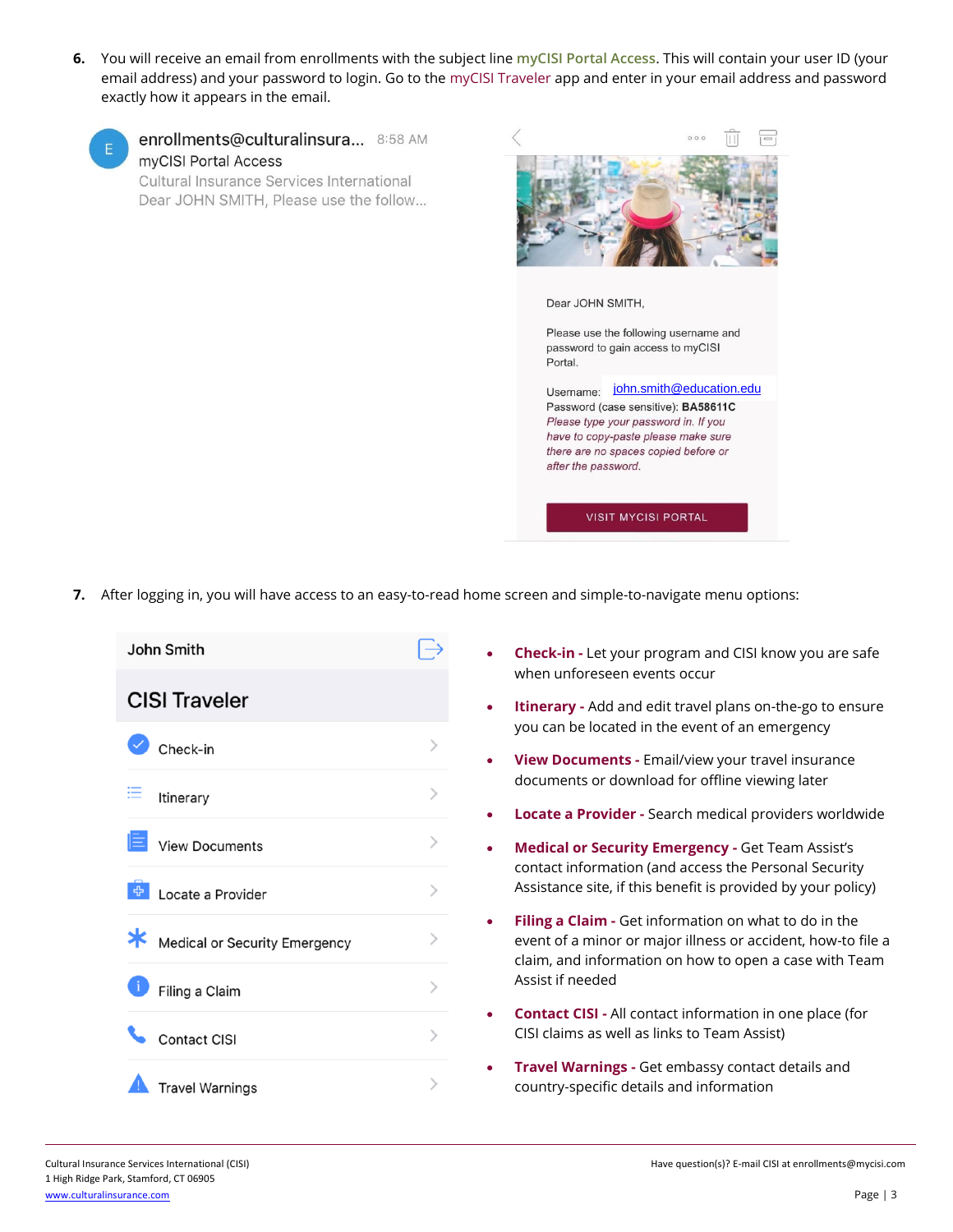### **Save your Insurance Documents to your Phone**

You can view or email your insurance documents (ID Card, Consulate Letter and/or Claim Form) from the myCISI Traveler app or download these documents for later access and viewing.

Click on **'View Documents'** on your home screen, and select 'Download All\*' *\*To avoid data usage charges when dowloading, we strongly advise you to use a WIFI connection*

| John Smith                              |               | $\triangle$ Back<br><b>Documents</b>                |                      |
|-----------------------------------------|---------------|-----------------------------------------------------|----------------------|
| <b>CISI Traveler</b>                    |               |                                                     |                      |
| Check-in                                |               | Policy #<br>187777777                               |                      |
| 這<br>Itinerary                          | $\mathcal{P}$ | <b>Coverage Period</b><br>Nov 1, 2018 - May 1, 2019 |                      |
| <b>View Documents</b>                   | ⋋             | ID Card<br>View your ID card                        |                      |
| 4<br>Locate a Provider                  |               | <b>Consulate Letter</b>                             |                      |
| $\ast$<br>Medical or Security Emergency |               | Download pdf                                        |                      |
| Filing a Claim                          | $\mathcal{P}$ | Claim Form<br>Download pdf                          |                      |
| Contact CISI                            | $\mathcal{P}$ |                                                     |                      |
| <b>Travel Warnings</b>                  |               | <b>Download All</b><br>↓                            | <b>Send to Email</b> |
|                                         |               |                                                     |                      |
|                                         |               |                                                     |                      |

**You can also send them to your email**

#### **How to Access your Documents Offline**

Downloading your documents as instructed above will ensure that they can be accessed regardless of whether or not you are connected to a network. To access them offline after downloading them, click on **'Downloaded Documents'** on the Log in screen.

| <b>CISI</b><br>CULTURAL INSURANCE<br>SERVICES INTERNATIONAL | <b>くBack</b><br><b>Downloads</b><br>ID Card                                  |
|-------------------------------------------------------------|------------------------------------------------------------------------------|
| Username                                                    | cis_participant_id_card_<br><b>Consulate Letter</b><br>cis_consulate_letter_ |
| Password                                                    | Claim Form                                                                   |
| Login                                                       | policy_claim_form_                                                           |
| Register                                                    |                                                                              |
| <b>Forgot Password</b>                                      |                                                                              |
| <b>Downloaded Documents</b>                                 |                                                                              |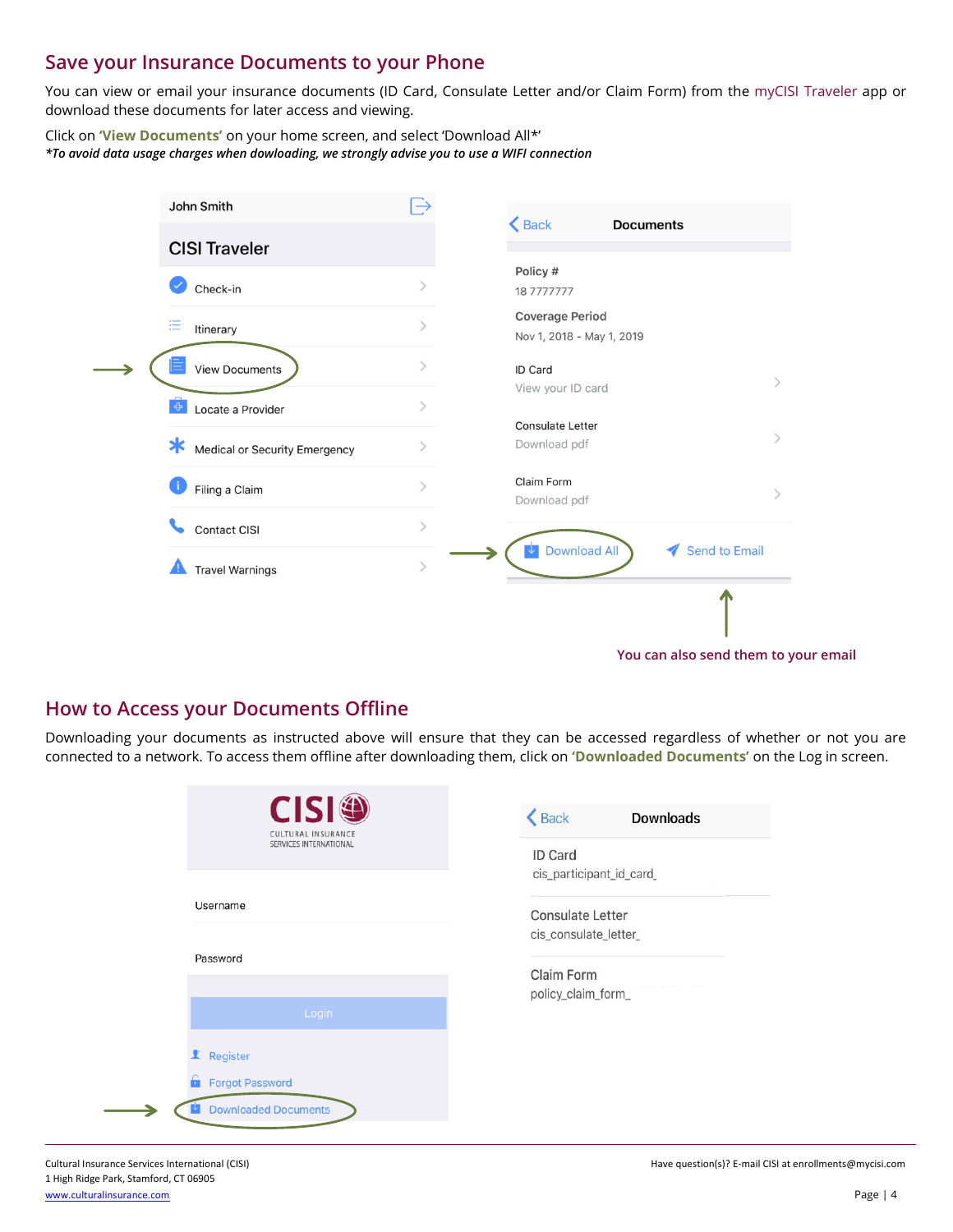## **Search for Providers On-the-Go**

You can search for providers from your mobile phone using the myCISI Traveler app.

*IMPORTANT NOTE REGARDING DATA: You do not need to have your location on while using the app, thus ensuring less data usage. Pulling up local doctors, hospitals, etc. are all done by search, and not through GPS services*

Simply follow the steps below after clicking on **'Locate a Provider'**:

### **Step 1 Step 2 Step 3**

**Click on 'International' and enter in the Country or scroll down and select.**

| <b>くBack</b>    |                     | <b>Provider Location</b> |  |
|-----------------|---------------------|--------------------------|--|
|                 | In the USA          | International            |  |
| Q Country name  |                     |                          |  |
|                 | Antigua and Barbuda |                          |  |
| Argentina       |                     |                          |  |
| Armenia         |                     |                          |  |
| Australia       |                     |                          |  |
| Austria         |                     |                          |  |
| <b>Bahamas</b>  |                     |                          |  |
| Bahrain         |                     |                          |  |
| <b>Barbados</b> |                     |                          |  |

**Narrow the search by clicking on the filter icon .**

| $\leq$ Back                | <b>Providers</b>                   |  |
|----------------------------|------------------------------------|--|
|                            | Lydney and District Hospital       |  |
| Lydney                     |                                    |  |
| Lydney Hospital            |                                    |  |
| Lydney                     |                                    |  |
| <b>Standish Hospital</b>   |                                    |  |
| Stonehouse                 |                                    |  |
|                            | Aberaeron Cottage Hospital         |  |
| Prince's Street, Aberaeron |                                    |  |
|                            | <b>Aberdare General Hospital</b>   |  |
| Aberdare                   |                                    |  |
|                            | <b>Aberdeen Maternity Hospital</b> |  |
| Cornhill Road, Aberdeen    |                                    |  |

#### John Smith **CISI Traveler** Check-in  $\mathcal{P}$  $\mathcal{P}$ **E** Itinerary  $\mathcal{P}$ **View Documents**  $\mathcal{P}$ Locate a Provider

**Scroll down, select City, and press 'Search'.**

|                      |                | <b>Ambulatory Care and Diagnostics Centre</b> |  |
|----------------------|----------------|-----------------------------------------------|--|
| Acton Lane, London   |                |                                               |  |
| <b>Athlone House</b> |                |                                               |  |
| Hampst               | Search by City |                                               |  |
| <b>Atkins</b>        | Lincolnshire   |                                               |  |
| 31 Cops              | Liverpool      |                                               |  |
| <b>BMI Ci</b>        | London         |                                               |  |
| 17 St. H             |                |                                               |  |
| <b>Bolingl</b>       | Louth          |                                               |  |
| <b>Bolingb</b>       | Lowestoft      |                                               |  |
| Centra               | Ludlow         |                                               |  |
| Acton L              | Cancel         | <b>Search</b>                                 |  |

#### **A full list of Providers will appear:**

|          | $\triangle$ Back<br><b>Providers</b>                              |                                             |
|----------|-------------------------------------------------------------------|---------------------------------------------|
|          | Ambulatory Care and Diagnostics Centre<br>Acton Lane, London      | Click on the phone icon, to call            |
|          | <b>Athlone House</b><br>Hampstead Lane, London                    | Click on the information icon:              |
|          | Atkinson Morley Hospital<br>31 Copse Hill, London                 | Close                                       |
| Address- | <b>BMI City Medical</b><br>17 St. Helen's Place 4th Floor, London | <b>Atkinson Morley Hospital</b><br>Location |
|          | <b>Bolingbroke Hospital</b><br>Bolingbroke Grove, London          | 31 Copse Hill, London Greater London        |
|          | Central Middlesex Hospital<br>Acton Lane, London                  | <b>Type of facility</b><br>Hospital         |
|          | <b>Charing Cross Hospital</b><br>Fulham Palace Road, London       | मा<br>Website<br>Email<br>Map               |

Cultural Insurance Services International (CISI) **Have question(s)?** E-mail CISI at enrollments@mycisi.com

Call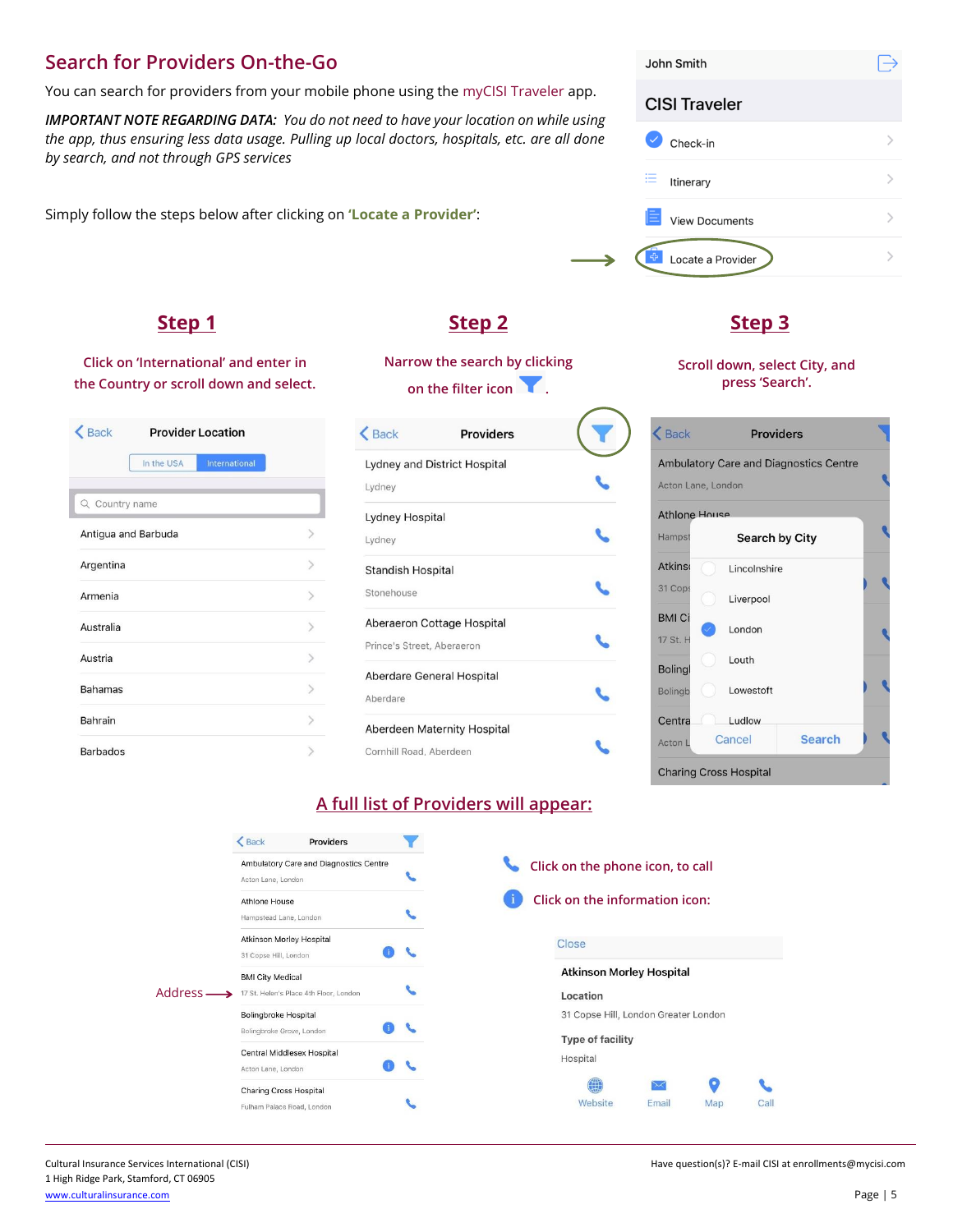## **Use the Mobile 'Itinerary' Feature**

CISI can more accurately pinpoint your location during emergencies when the **'Itinerary'** section of the myCISI Participant Portal or myCISI Traveler app is utilized. For this reason, we **highly encourage** all participants to use this feature. See the below information/screenshots to access this feature from the myCISI Traveler app:

|                                                      | $\rightarrow$             |                                                    |
|------------------------------------------------------|---------------------------|----------------------------------------------------|
| <b>CISI Traveler</b>                                 |                           |                                                    |
| Check-in                                             | $\mathcal{P}$             |                                                    |
| →<br>Itinerary                                       | $\,>\,$                   |                                                    |
| <b>View Documents</b>                                | $\,$                      |                                                    |
| Step 1                                               |                           | Step <sub>2</sub>                                  |
| Click on $+$ to add<br>your Itinerary                |                           | Add your information and<br>press 'Save Itinerary' |
| $\bigwedge$ Back<br>Itinerary                        | Cancel                    | <b>Add Itinerary</b>                               |
| Add a trip to your itinerary by tapping the add icon | Nov 1, 2018 - May 1, 2019 | The coverage period for this itinerary is:         |
|                                                      |                           |                                                    |
|                                                      | City                      | City Name                                          |
|                                                      | Country                   | Select A County                                    |
|                                                      | From Date                 | Month/Day/Year                                     |
|                                                      | To Date                   | Month/Day/Year                                     |
|                                                      | Mobile #                  | Mobile Telephone Number                            |
|                                                      | Email                     | Email Address                                      |

*(Repeat the steps until you have entered in your full itinerary)*

| Once saved, your itinerary will appear in this section: | $\triangle$ Back<br>Itinerary                      |
|---------------------------------------------------------|----------------------------------------------------|
|                                                         | Trip to COPENHAGEN<br>$\rightarrow$                |
|                                                         | <b>Insured</b><br><b>JOHN SMITH</b>                |
|                                                         | Policy<br>18 7777777                               |
|                                                         | <b>Travel dates</b><br>Nov 3, 2018 to Nov 12, 2018 |
|                                                         | <b>Contact number</b><br>212-555-1234              |
|                                                         | <b>Contact email</b><br>JOHNSMITH@EXAMPLE.COM      |
|                                                         | $\blacksquare$ Edit<br>Ш<br><b>Delete</b>          |

*PLEASE NOTE: If any date changes or destinations need to be added or removed, you can edit your Itinerary at any point.*